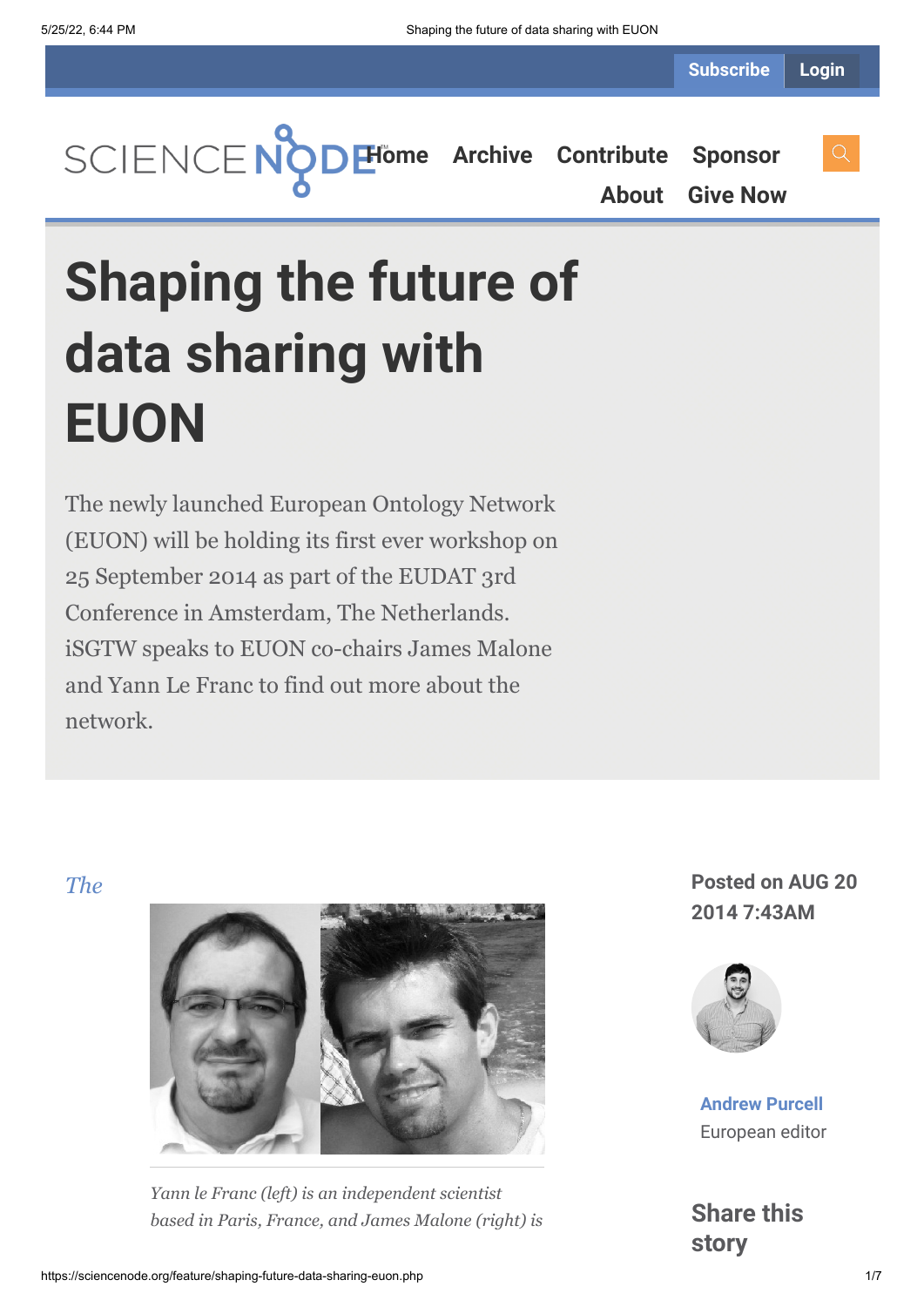*[a lead ontologist at the European Bioinformatics](http://www.ebi.ac.uk/) Institute (EMBL-EBI).*

*[newly launched European Ontology Network](http://www.eudat.eu/euon) (EUON)will be holding its first ever workshop on [25 September 2014as part of](http://www.eudat.eu/euon/euon-2014-workshop) the EUDAT 3rd [Conference in Amsterdam, The Netherlands.](http://www.eudat.eu/conferences)* iSGTW *speaks to EUON co-chairs James Malone and Yann Le Franc to find out more about the network…*

#### **What is EUON?**

**JM:** EUON is an attempt to try to bring together people in the European Community who are working with semantics, ontologies, terminologies, schemas, and so on. We really want to share experience and expertise and help form collaborations and partnerships. EUON is very much meant to be a networking activity.

**YLF:** EUON isn't restricted to any particular research domain; it's there for anyone working with the semantic web. We will hold our first workshop in September and we are now also in the process of planning other things too, such as a 'virtual coffee break' via Google+.

#### **How was EUON established?**

**JM:** [Peter Wittenberg,](http://www.mpi.nl/people/wittenburg-peter) EUDAT scientific advisor, invited us both to take part in an EUDAT working [group on semantic annotation in Barcelona, Spain](http://www.eudat.eu/working-groups), in 2013. We discussed approaches across the EU in terms of how semantics are used and developed in different domains. It became apparent during the



# **Republish**



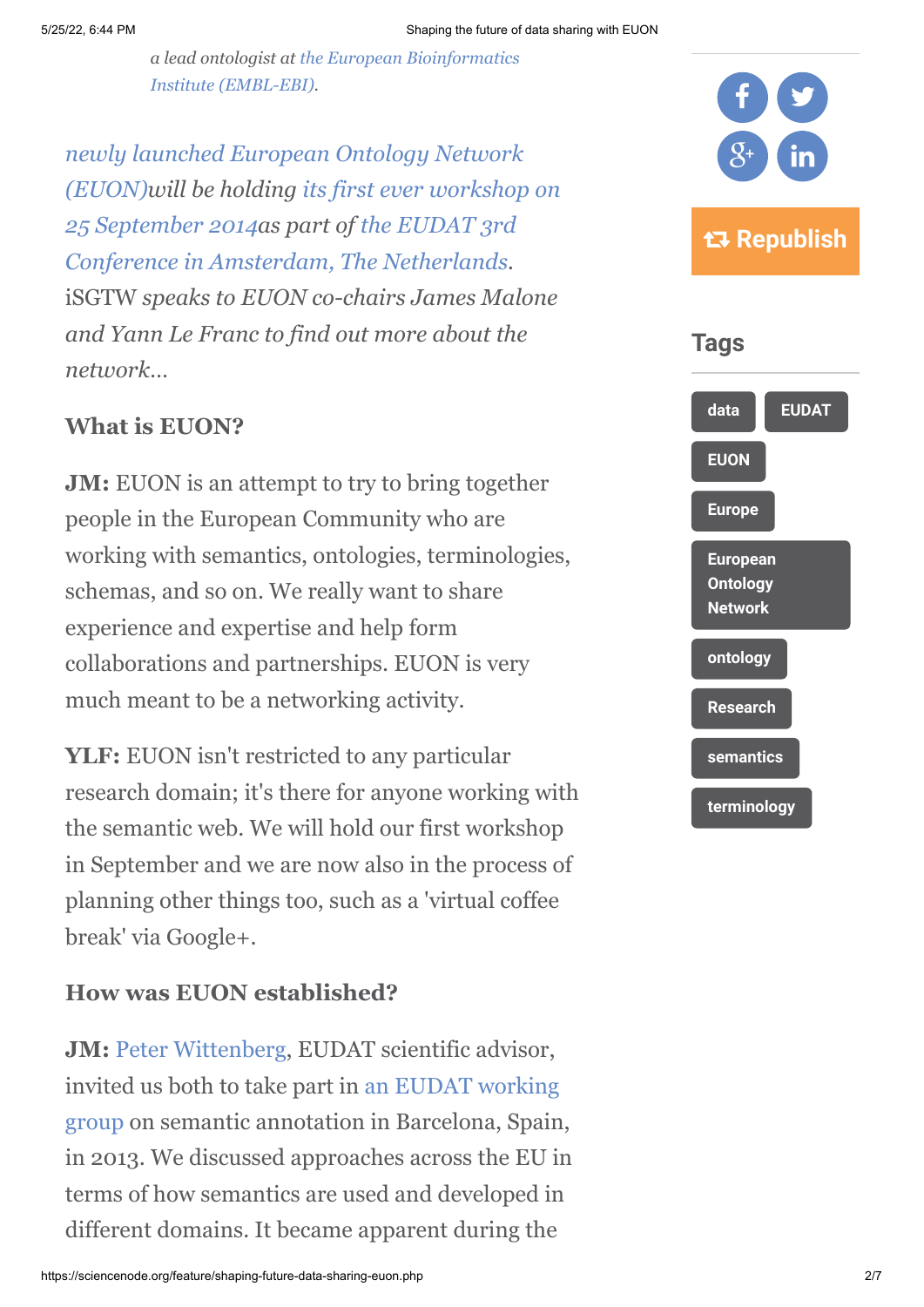meeting that there are clear similarities across research disciplines, as well as unique challenges [that need to be tackled. I'm also involved in the UK](http://www.ukontology.org/) Ontology Network and it seemed like a natural progression to do something similar at a European level.

**YLF:** What's interesting about EUON is that we've all come from different domains and we now realize just how little we know about the work other researchers do in their specific field. Both James and I come from a biomedical background, so we really didn't know about, say, art or linguistics. We learned lots about their applications of semantics and discovered completely new tools. It's great that we can now all learn from one another through EUON.

#### **Why is EUON an integral part of EUDAT?**

**JM:** EUDAT has a general goal to design, implement, and offer common data services and infrastructure. An important aspect when considering common data infrastructures is about semantics - what does the data actually mean? EUON shares the goal of describing these semantics in formal and shared ways, enabling community-wide understanding of data in a manner that is meaningful to the user and to a computerized infrastructure.

# **What are the main challenges faced by researchers working in ontology and semantics today?**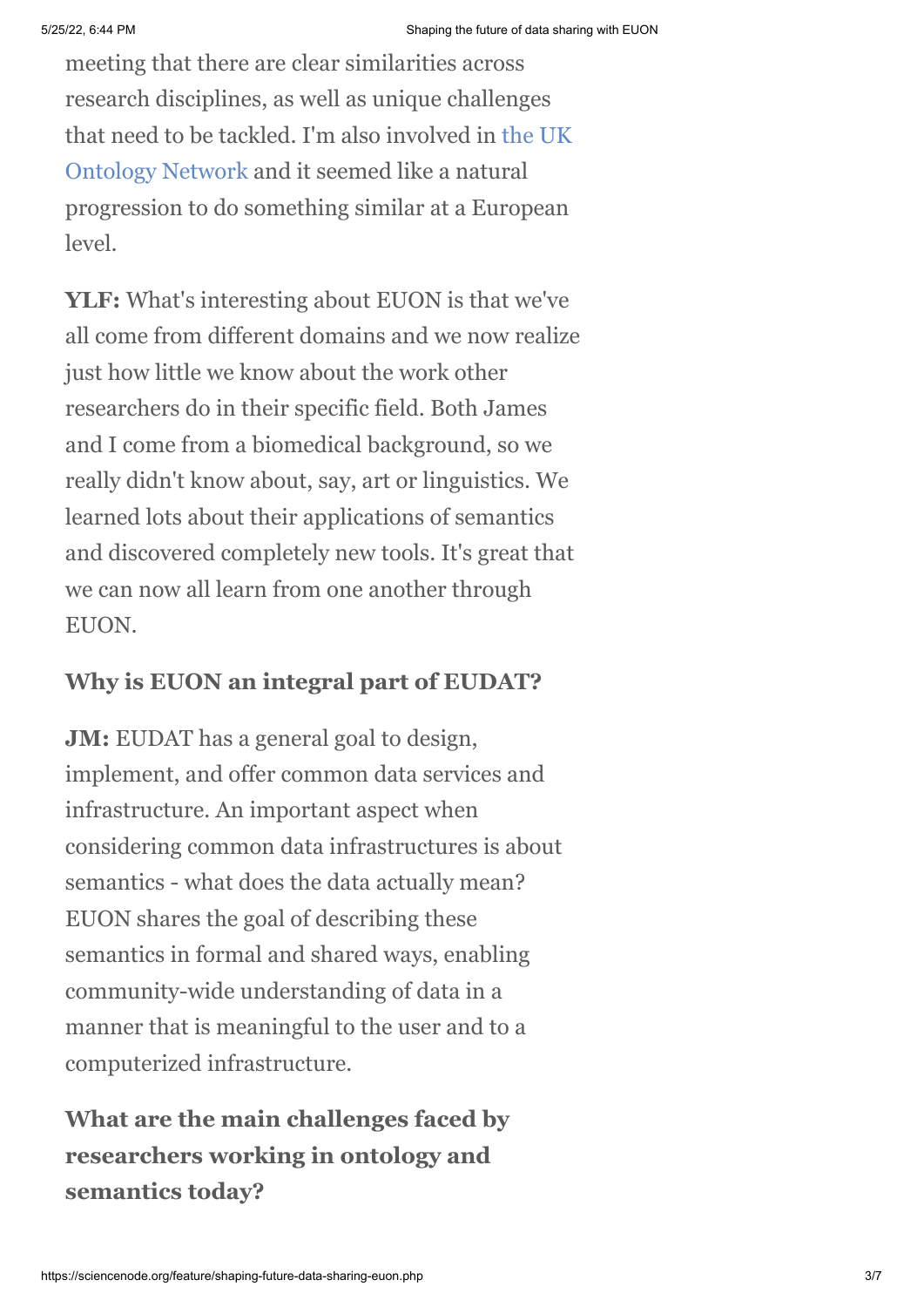**YLF:** In my view, the main challenge whenever you're building an ontology is to achieve consensus in the community about the terminology, definitions, and models you have chosen to describe the data. It's important to educate scientists so that they properly understand what an ontology actually is and why semantics is useful. You can build an ontology, but if no one actually uses it to annotate the data it's useless.

**JM:** I think Yann's right there. When you're developing ontologies of any sort, it can be very challenging to get agreement on terminology and descriptions. Clearly, ontologies should reflect the state-of-the-art in a particular domain, but the state-of-the-art often necessitates disagreement between different groups of researchers. There is a perception that one ought to somehow aspire to make an ontology a flawless reflection of the consensus in a given community, but sometimes groups within a community may contradict one another. As such, it's important to develop mechanisms to reflect where such disagreement occurs.

Another challenge, of course, is obtaining funding to support this work. Semantics is often perceived as being in the background, along with things like data curation. It's clearly very important, worthy work, but it can easily be overlooked by funding bodies.

#### **Why is it important that these challenges are overcome?**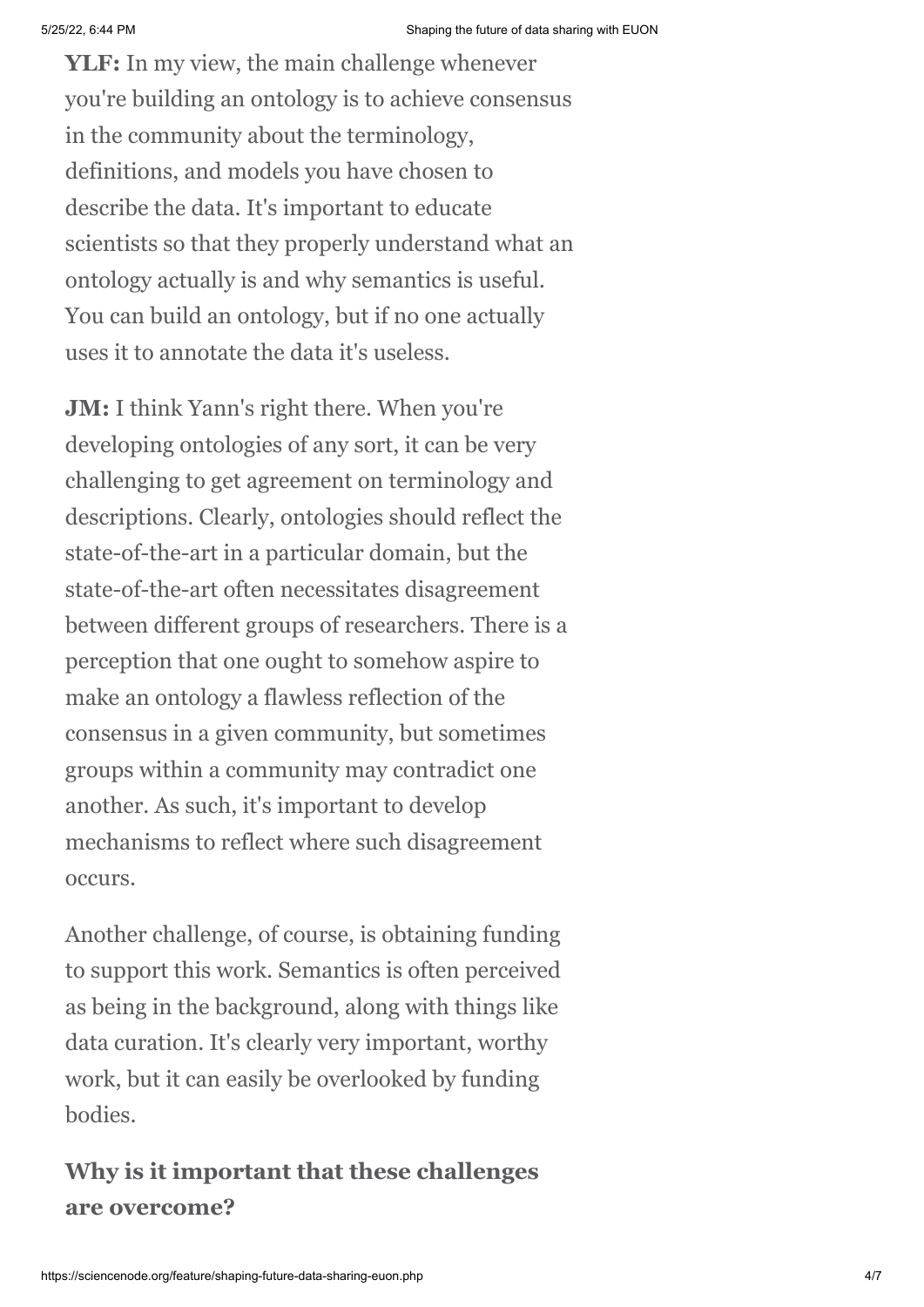**YLF:** Well, I work in the field of neuroscience: Here, we're trying to understand how the brain works and we have people in our community gathering data of all sorts of different types from all sorts of different scales. To really understand the brain, we need to put all of this data together, which means it needs to be well structured. Semantic technologies are one efficient way of doing this.

**JM:** As we as a society generate ever more data, it's important that we are able to exploit and understand the data as fully as possible. Clearly there's a role for semantics in ensuring that one can integrate datasets, search across them, and analyze them properly. All of this is particularly important for topics that involve research from across a range of domains, such as personalized medicine or climate change for instance.

### **Finally, what are the aims for your workshop on 25 September?**

**JM:** We want to give members of the network the chance to make connections with one another. There will also be a number of demos and things as well, but they're really just a way of giving people a broad introduction to the sorts of things that are going on in different domains. For me, it is very much about the networking: we want people to come together and start collaborating.

**YLF:** People can come to the workshop with their problems and share them with the community. Then we can all share our experience and expertise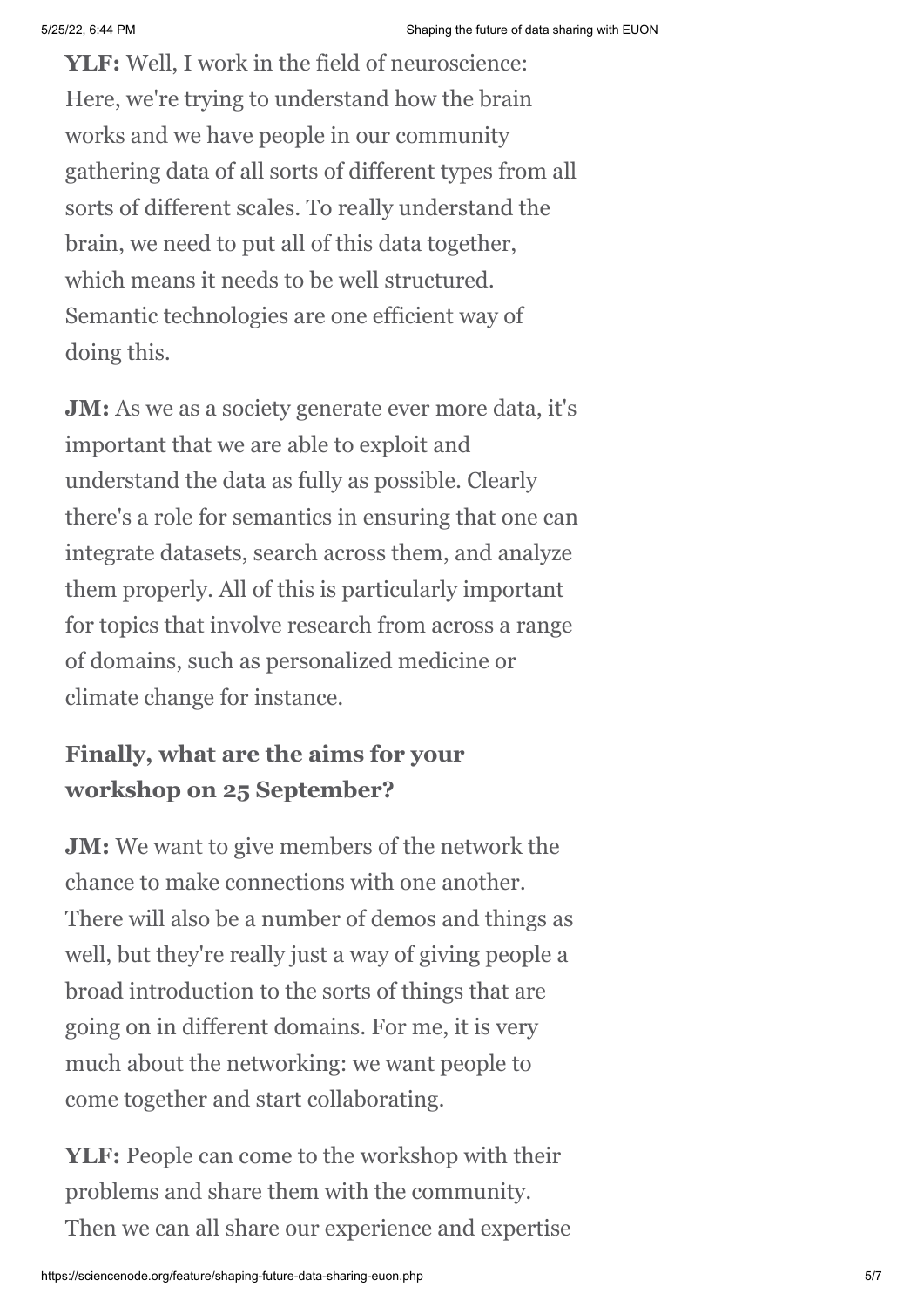and hopefully come up with some solutions. We hope that the workshop will really kick-start EUON.

# **Join the conversation**

**Contribute**

# Do you have story ideas or something to contribute? **Let us know!**

#### **OUR UNDERWRITERS**

Thank to you our underwriters, who have supported us since the transition from International Science Grid This Week (iSGTW) into Science Node in 2015. We are incredibly grateful.

#### **[View all underwriters](https://sciencenode.org/about/index.php)**

#### **CATEGORIES**

**Advanced [computing](https://sciencenode.org/archive/?year=2016&category=Advanced%20computing) [Research networks](https://sciencenode.org/archive/?year=2016&category=Advanced%20computing&category=Research%20networks) [Big data](https://sciencenode.org/archive/?year=2016&category=Advanced%20computing&category=Research%20networks&category=Big%20data) [Tech trends](https://sciencenode.org/archive/?year=2016&category=Advanced%20computing&category=Research%20networks&category=Big%20data&category=Tech%20trends) [Community building](https://sciencenode.org/archive/?year=2016&category=Advanced%20computing&category=Research%20networks&category=Big%20data&category=Tech%20trends&category=Community%20building)**

#### **CONTACT**

**Science Node** Email: **[editors@sciencenode.o](mailto:edit%6F%72s@s%63%69encenode.%6F%72%67)** Website: **[sciencenode.org](https://sciencenode.org/) GIVE NOW**